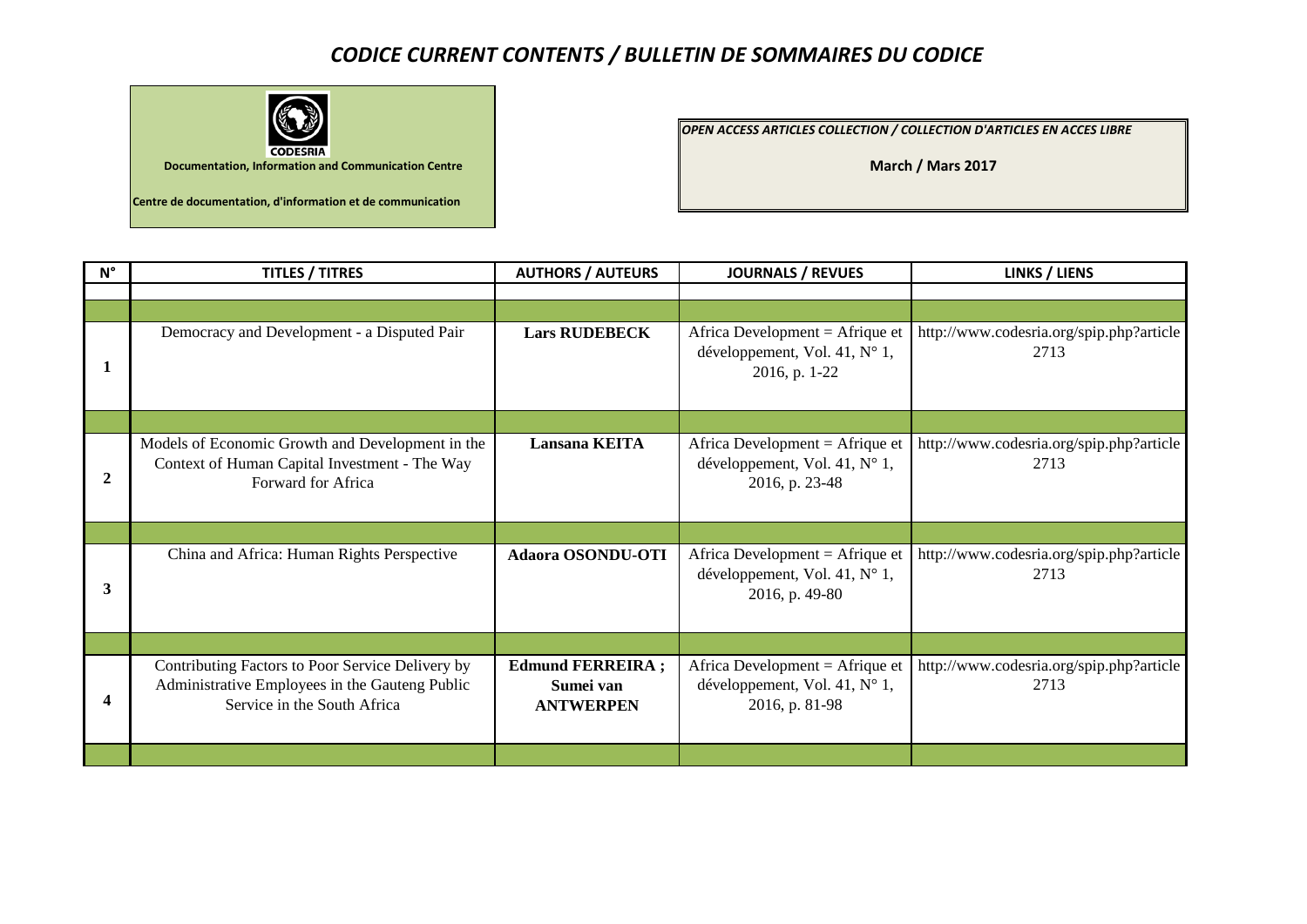| 5  | Analyse de l'effet de la suréducation sur l'efficacité<br>technique des entreprises au Cameroun                                                                                        | <b>Njifen ISSOFOU</b>                                                                        | Africa Development = Afrique et<br>développement, Vol. 41, N° 1,<br>2016, p. 99-120                               | http://www.codesria.org/spip.php?article<br>2713                     |
|----|----------------------------------------------------------------------------------------------------------------------------------------------------------------------------------------|----------------------------------------------------------------------------------------------|-------------------------------------------------------------------------------------------------------------------|----------------------------------------------------------------------|
|    |                                                                                                                                                                                        |                                                                                              |                                                                                                                   |                                                                      |
| 6  | L'obtention du crédit bancaire par les PME au<br>Cameroun                                                                                                                              | <b>Mireille Koumetio</b><br><b>KENFACK</b>                                                   | Africa Development = $A$ frique et<br>développement, Vol. 41, N° 1,<br>2016, p. 121-158                           | http://www.codesria.org/spip.php?article<br>2713                     |
|    |                                                                                                                                                                                        |                                                                                              |                                                                                                                   |                                                                      |
| 7  | Les politiques de développement élaborées par la<br>Banque Mondiale à l'intention des pays de<br>l'Hémisphère sud de 1980 à nos jours : origines,<br>variantes et implications         | <b>Aladji Madior DIOP</b>                                                                    | Africa Development = Afrique et<br>développement, Vol. 41, N° 1,<br>2016, p. 159-190                              | http://www.codesria.org/spip.php?article<br>2713                     |
|    |                                                                                                                                                                                        |                                                                                              |                                                                                                                   |                                                                      |
| 8  | Biosorption of Fluoride Ion from Water using the Seeds<br>of the Cabbage Tree (Moringa Stenopetala)                                                                                    | <b>Seid Tiku MERETA</b>                                                                      | African Journal of Environmental<br>Science and Technology, Vol 11,<br>$N^{\circ}$ 1, 2017, p. 1-10               | https://www.ajol.info/index.php/ajest/arti<br>cle/view/150661/140238 |
|    |                                                                                                                                                                                        |                                                                                              |                                                                                                                   |                                                                      |
| 9  | The Impact of Septic Systems Density and Nearness to<br>Spring Water Points, on Water Quality                                                                                          | <b>B. ARWENYO</b> ; J.<br><b>G.N. KASOZI</b>                                                 | African Journal of Environmental<br>WASSWA; M. NYEKO; Science and Technology, Vol 11, N°<br>1, 2017, p. 11-18     | https://www.ajol.info/index.php/ajest/ar<br>ticle/view/150663/140240 |
|    |                                                                                                                                                                                        |                                                                                              |                                                                                                                   |                                                                      |
| 10 | The Earthquake/Seismic risk, Vulnerability and<br>Capacity Profile for Karonga Town                                                                                                    | <b>James KUSHE</b> ; Mtafu<br><b>MANDA</b> ; Hassan<br><b>MDALA</b> ; Elijah<br><b>WANDA</b> | African Journal of Environmental<br>Science and Technology, Vol 11, N°<br>1, 2017, p. 19-32                       | https://www.ajol.info/index.php/ajest/ar<br>ticle/view/150664/140241 |
|    |                                                                                                                                                                                        |                                                                                              |                                                                                                                   |                                                                      |
| 11 | Preliminary study on Climate Seasonal and Spatial<br>Variations on the Abundance and Diversity of Fungi<br>species in Natural Plantation Ecosystems of Ile-Ife,<br>South West, Nigeria | I.O. OMOMOWO; A.O.                                                                           | African Journal of Environmental<br>SALAMI ; T.I. OLABIYI Science and Technology, Vol 11, N°<br>1, 2017, p. 33-44 | https://www.ajol.info/index.php/ajest/ar<br>ticle/view/150666/140243 |
|    |                                                                                                                                                                                        |                                                                                              |                                                                                                                   |                                                                      |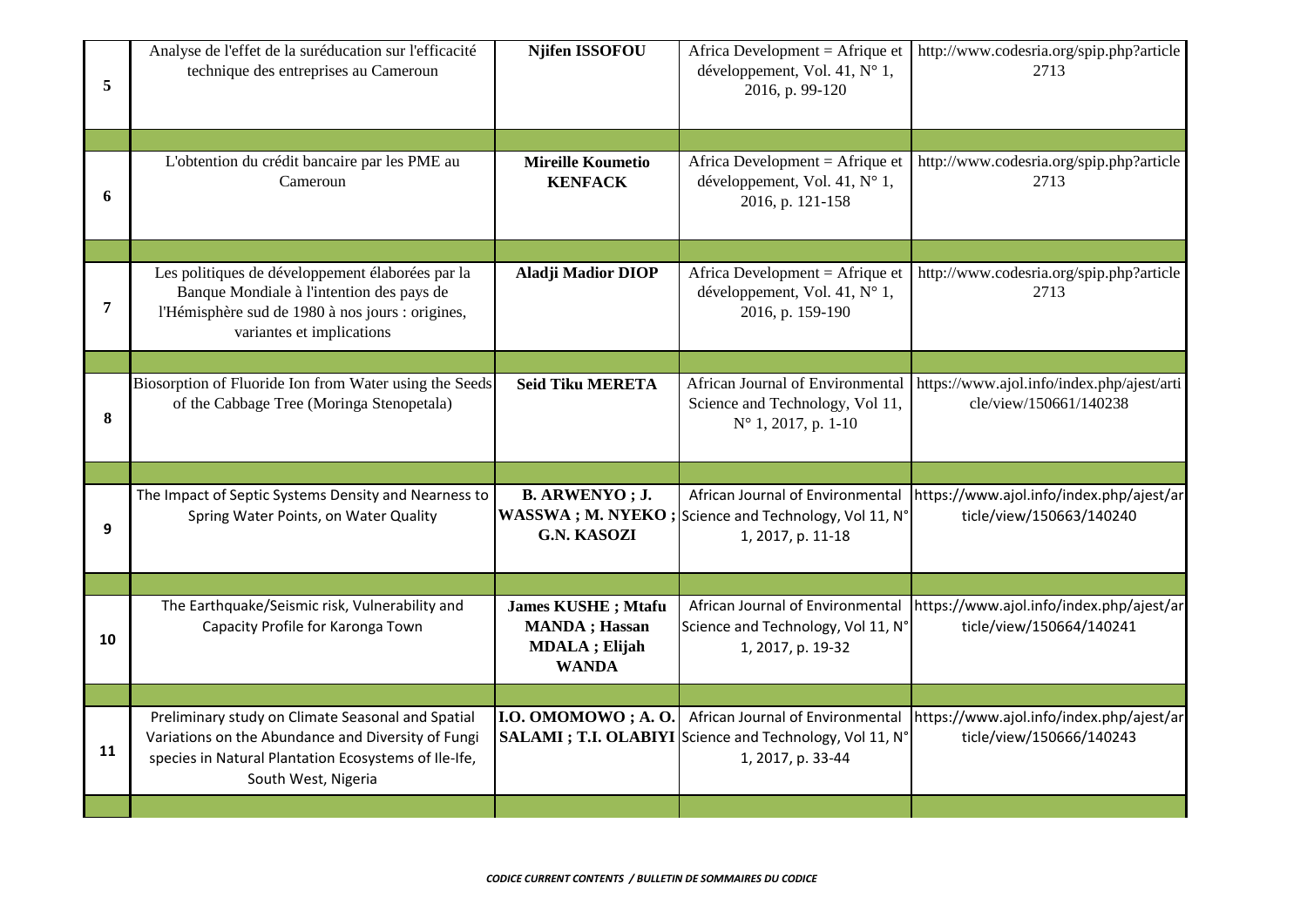| 12 | Comparative Study of Soil Physical Characteristics of<br>Jaipur District, Rajasthan                                                                                          | Vikram KUMAR;<br>; Padm Nabh TRIPATHI<br>; Shaktibala<br><b>SHAKTIBALA</b>                                                                 | African Journal of Environmental<br>Jahangeer JAHANGEER Science and Technology, Vol 11, N°<br>1, 2017, p. 45-55 | https://www.ajol.info/index.php/ajest/ar<br>ticle/view/150667/140244 |
|----|------------------------------------------------------------------------------------------------------------------------------------------------------------------------------|--------------------------------------------------------------------------------------------------------------------------------------------|-----------------------------------------------------------------------------------------------------------------|----------------------------------------------------------------------|
|    |                                                                                                                                                                              |                                                                                                                                            |                                                                                                                 |                                                                      |
| 13 | Effect of Discharges from Re-Channeled Rivers and<br>Municipal Run off on Water Quality of Opa Reservoir,<br>Ile-Ife, Southwest Nigeria                                      | Taiwo Adekanmi<br><b>ADESAKIN, Adebukola</b><br><b>Adenike ADEDEJI,</b><br>Adedeji Idowu ADUWO,<br><b>Yetunde Folasade</b><br><b>TAIWO</b> | African Journal of Environmental<br>Science and Technology, Vol 11, N°<br>1, 2017, p. 56-70                     | https://www.ajol.info/index.php/ajest/ar<br>ticle/view/150671/140248 |
|    |                                                                                                                                                                              |                                                                                                                                            |                                                                                                                 |                                                                      |
| 14 | Eggshells - Assisted Hydrolysis of Banana Pulp for<br><b>Biogas Production</b>                                                                                               | Lazaro Julius KIVUYO;<br>Karoli Nicholas NJAU;<br><b>Cecil Kithongo</b><br><b>KING'ONDU</b>                                                | African Journal of Environmental<br>Science and Technology, Vol 11, N°<br>1, 2017, p. 71-78                     | https://www.ajol.info/index.php/ajest/ar<br>ticle/view/150675/140252 |
|    |                                                                                                                                                                              |                                                                                                                                            |                                                                                                                 |                                                                      |
| 15 | Aerobic Mineralization of Selected Organic Nutrient<br>Sources for Soil Fertility Improvement in Cambisols,<br>Southern Ethiopia                                             | <b>Abebe ABAY</b> ; Wassie<br><b>HAILE</b>                                                                                                 | African Journal of Environmental<br>Science and Technology, Vol 11, N°<br>1, 2017, p. 79-88                     | https://www.ajol.info/index.php/ajest/ar<br>ticle/view/150676/140253 |
|    |                                                                                                                                                                              |                                                                                                                                            |                                                                                                                 |                                                                      |
| 16 | Effects of Different Fertilizers on Methane Emission<br>from Paddy Field of Zhejiang, China                                                                                  | <b>Brahima TRAORE;</b><br><b>Fasse SAMAKE;</b><br><b>Amadoun BABANA; Min</b><br><b>HANG</b>                                                | African Journal of Environmental<br>Science and Technology, Vol 11, N°<br>1, 2017, p. 89-93                     | https://www.ajol.info/index.php/ajest/ar<br>ticle/view/150677/140254 |
|    |                                                                                                                                                                              |                                                                                                                                            |                                                                                                                 |                                                                      |
| 17 | Transitional Justice and Democratisation nexus:<br>Challenges of Confronting Legacies of past Injustices<br>and Promoting Reconciliation within WeakInstitutions<br>in Kenya | <b>Ibrahim MAGARA</b>                                                                                                                      | African Journal on Conflict<br>Resolution, Vol. 16, $N^{\circ}$ 1, 2016, p.<br>$9 - 34$                         | http://www.ajol.info/index.php/ajcr/articl<br>e/view/144727/134389   |
|    |                                                                                                                                                                              |                                                                                                                                            |                                                                                                                 |                                                                      |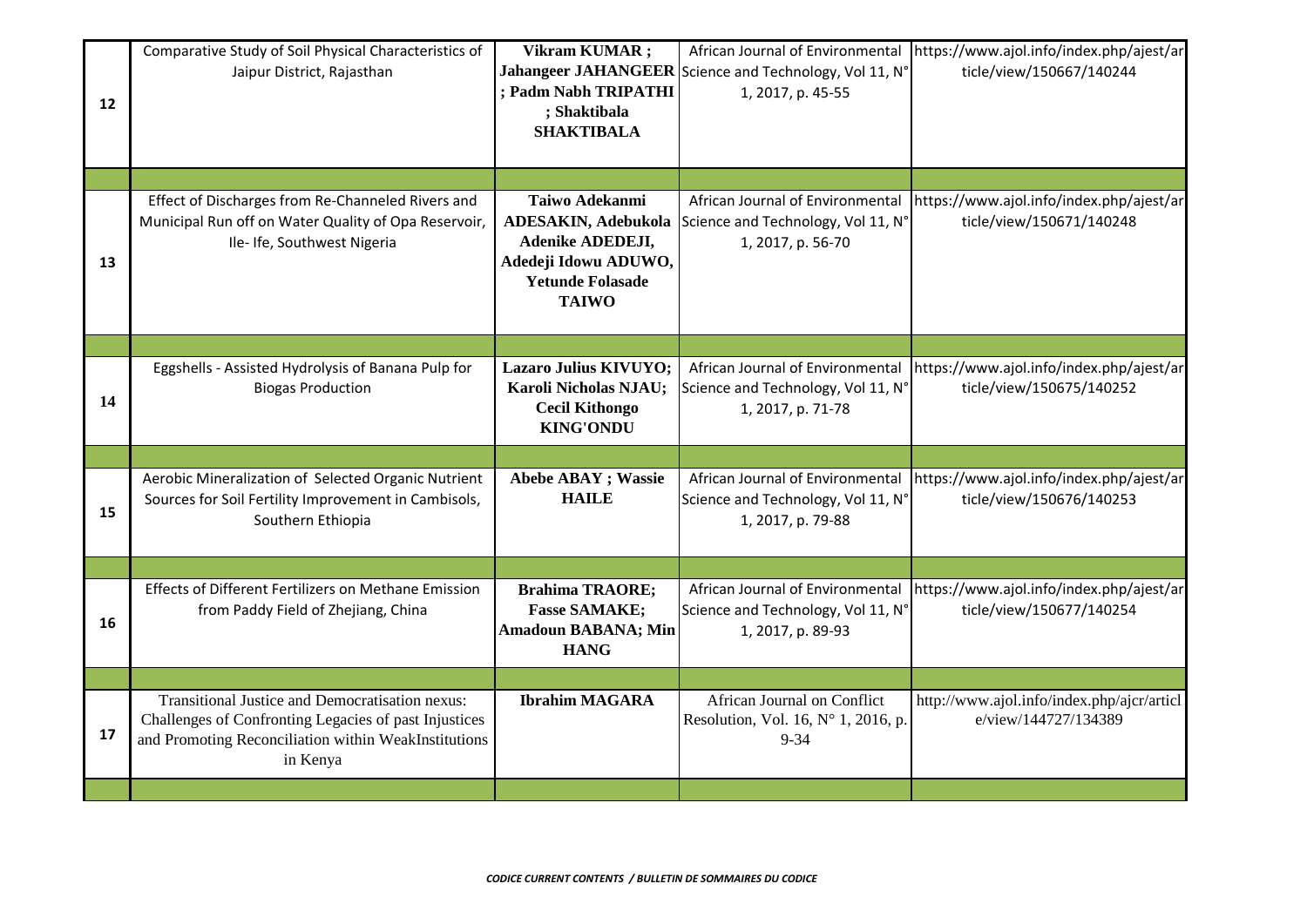|    | The Civilianisation of ex-Combatants of the Niger       | Hakeem ONAPAJO,             | African Journal on Conflict                  | http://www.ajol.info/index.php/ajcr/articl |
|----|---------------------------------------------------------|-----------------------------|----------------------------------------------|--------------------------------------------|
|    | Delta: Progress and Challenges in Reintegration         | <b>Abdul-Wasi Babatunde</b> | Resolution, Vol. 16, $N^{\circ}$ 1, 2016, p. | e/view/144730/134392                       |
| 18 |                                                         | <b>MOSHOOD</b>              | 35-59                                        |                                            |
|    |                                                         |                             |                                              |                                            |
|    |                                                         |                             |                                              |                                            |
|    | The Quest for Great Heart Leadership to Activate and    | <b>Andreas VELTHUIZEN</b>   | African Journal on Conflict                  | http://www.ajol.info/index.php/ajcr/articl |
|    | Promote the Ending of Violent Conflict in Africa        |                             | Resolution, Vol. 16, N° 1, 2016, p.          | e/view/144734/134396                       |
| 19 |                                                         |                             | 61-86                                        |                                            |
|    |                                                         |                             |                                              |                                            |
|    |                                                         |                             |                                              |                                            |
|    |                                                         |                             |                                              |                                            |
|    | Ethnic and Religious Crises in Nigeria: A Specific      | Haldun ÇANCI, Opeyemi       | African Journal on Conflict                  | http://www.ajol.info/index.php/ajcr/articl |
|    | Analysis upon Identities (1999-2013)                    | <b>Adedoyin ODUKOYA</b>     | Resolution, Vol. 16, N° 1, 2016, p.          | e/view/144735/134397                       |
| 20 |                                                         |                             | 87-110                                       |                                            |
|    |                                                         |                             |                                              |                                            |
|    |                                                         |                             |                                              |                                            |
|    | The Role of Civil Society in Conflict Resolution in the | Sadiki KOKO                 | African Journal on Conflict                  | http://www.ajol.info/index.php/ajcr/articl |
|    | Democratic Republic of the Congo, 1998-2006: An         |                             | Resolution, Vol. 16, Nº 1, 2016, p.          | e/view/144736/134398                       |
| 21 | Appraisal                                               |                             | 111-137                                      |                                            |
|    |                                                         |                             |                                              |                                            |
|    |                                                         |                             |                                              |                                            |
|    | Zimbabwean Fourth Social Workers Conference and         | <b>Noah MUDENDA</b>         | African Journal of Social Work,              | http://www.ajol.info/index.php/ajsw/artic  |
|    | Winter School                                           |                             | Vol. 6, N° 1, 2016, p. 1-2                   | le/view/148752/138260                      |
| 22 |                                                         |                             |                                              |                                            |
|    |                                                         |                             |                                              |                                            |
|    |                                                         |                             |                                              |                                            |
|    | Zimbabwe Children's Act Alignment with International    | <b>Blessing BHAISENI</b>    | African Journal of Social Work,              | http://www.ajol.info/index.php/ajsw/artic  |
|    | and Domestic Legal Instruments: Unravelling the Gaps    |                             | Vol. 6, N° 1, 2016, p. 3-6                   | le/view/148756/138264                      |
| 23 |                                                         |                             |                                              |                                            |
|    |                                                         |                             |                                              |                                            |
|    |                                                         |                             |                                              |                                            |
|    | Reformations in Zimbabwe's Juvenile Justice System      | <b>Beaula</b>               | African Journal of Social Work,              | http://www.ajol.info/index.php/ajsw/artic  |
|    |                                                         | RUPARANGANDA;               | Vol. 6, N° 1, 2016, p. 7-13                  | le/view/148763/138271                      |
| 24 |                                                         | Linah                       |                                              |                                            |
|    |                                                         | <b>RUPARANGANDA</b>         |                                              |                                            |
|    |                                                         |                             |                                              |                                            |
|    |                                                         |                             |                                              |                                            |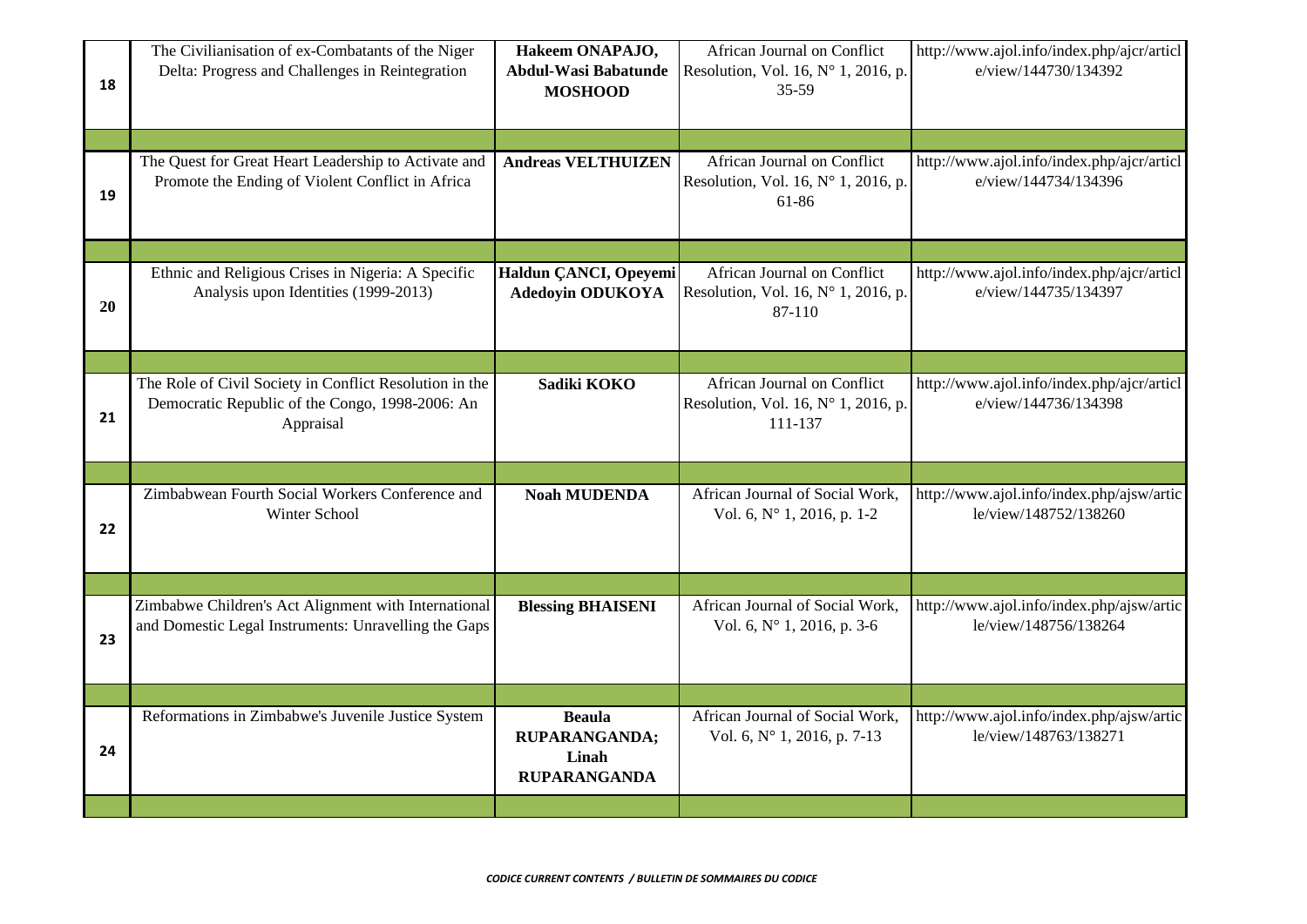| 25 | An Overview of Military Social Work: The Case of<br>Zimbabwe                                                                                            | <b>Elimon RUNESU</b>                                                  | African Journal of Social Work,<br>Vol. 6, N° 1, 2016, p. 14-21 | http://www.ajol.info/index.php/ajsw/artic<br>le/view/148768/138276                                                          |
|----|---------------------------------------------------------------------------------------------------------------------------------------------------------|-----------------------------------------------------------------------|-----------------------------------------------------------------|-----------------------------------------------------------------------------------------------------------------------------|
|    |                                                                                                                                                         |                                                                       |                                                                 |                                                                                                                             |
| 26 | Social Work with Refugees in Zimbabwe                                                                                                                   | Johanne MHLANGA,<br>Rekayi Misheki<br><b>ZENGEYA</b>                  | African Journal of Social Work,<br>Vol. 6, N° 1, 2016, p. 22-29 | http://www.ajol.info/index.php/ajsw/artic<br>le/view/148774/138282                                                          |
|    |                                                                                                                                                         |                                                                       |                                                                 |                                                                                                                             |
| 27 | Social Enterprise as the Game-Changer: Embracing<br>Innovation and Dynamism in Contemporary Social<br>Work Practice in Zimbabwe                         | Rangarirai FRANK;<br>Zororo MURANDA                                   | African Journal of Social Work,<br>Vol. 6, N° 1, 2016, p. 30-41 | http://www.ajol.info/index.php/ajsw/artic<br>le/view/148776/138284                                                          |
|    |                                                                                                                                                         |                                                                       |                                                                 |                                                                                                                             |
| 28 | Implementation of appropiate minimum body of<br>knowledge in training and practice of social work in<br>Zimbabwe                                        | <b>Edmos MTHETHWA</b>                                                 | African Journal of Social Work,<br>Vol. 6, N° 1, 2016, p. 42-50 | http://www.ajol.info/index.php/ajsw/artic<br>le/view/148777/138285                                                          |
|    |                                                                                                                                                         |                                                                       |                                                                 |                                                                                                                             |
| 29 | The CODESRIA Bulletin: a Content Analysis                                                                                                               |                                                                       | $N^{\circ}$ 1, 2017, p. 1-10                                    | Abdul Karim BANGURA African Research Review, Vol. 11, https://www.ajol.info/index.php/afrrev/art<br>icle/view/152213/141810 |
|    |                                                                                                                                                         |                                                                       |                                                                 |                                                                                                                             |
| 30 | Working Together to Improve the Quality of<br>Mathematics Education and Students Achievements:<br>Exploring the Views of Ghanaian Parents               | <b>Ernest AMPADU; Paul</b><br>K. BUTAKOR ; Yaa<br><b>COLE</b>         | $N^{\circ}$ 1, 2017, p. 11-27                                   | African Research Review, Vol. 11, https://www.ajol.info/index.php/afrrev/art<br>icle/view/152214/141811                     |
|    |                                                                                                                                                         |                                                                       |                                                                 |                                                                                                                             |
| 31 | Entrepreneurship Education: a Vital Instrument for<br>Youth Empowerment, Industrial Development and<br>Consolidation of National Integration in Nigeria | <b>Dawood Omolumen</b><br><b>EGBEFO; Mayowa</b><br><b>Olajide ABE</b> | N° 1, 2017, p. 28-48                                            | African Research Review, Vol. 11, https://www.ajol.info/index.php/afrrev/art<br>icle/view/152215/141812                     |
|    |                                                                                                                                                         |                                                                       |                                                                 |                                                                                                                             |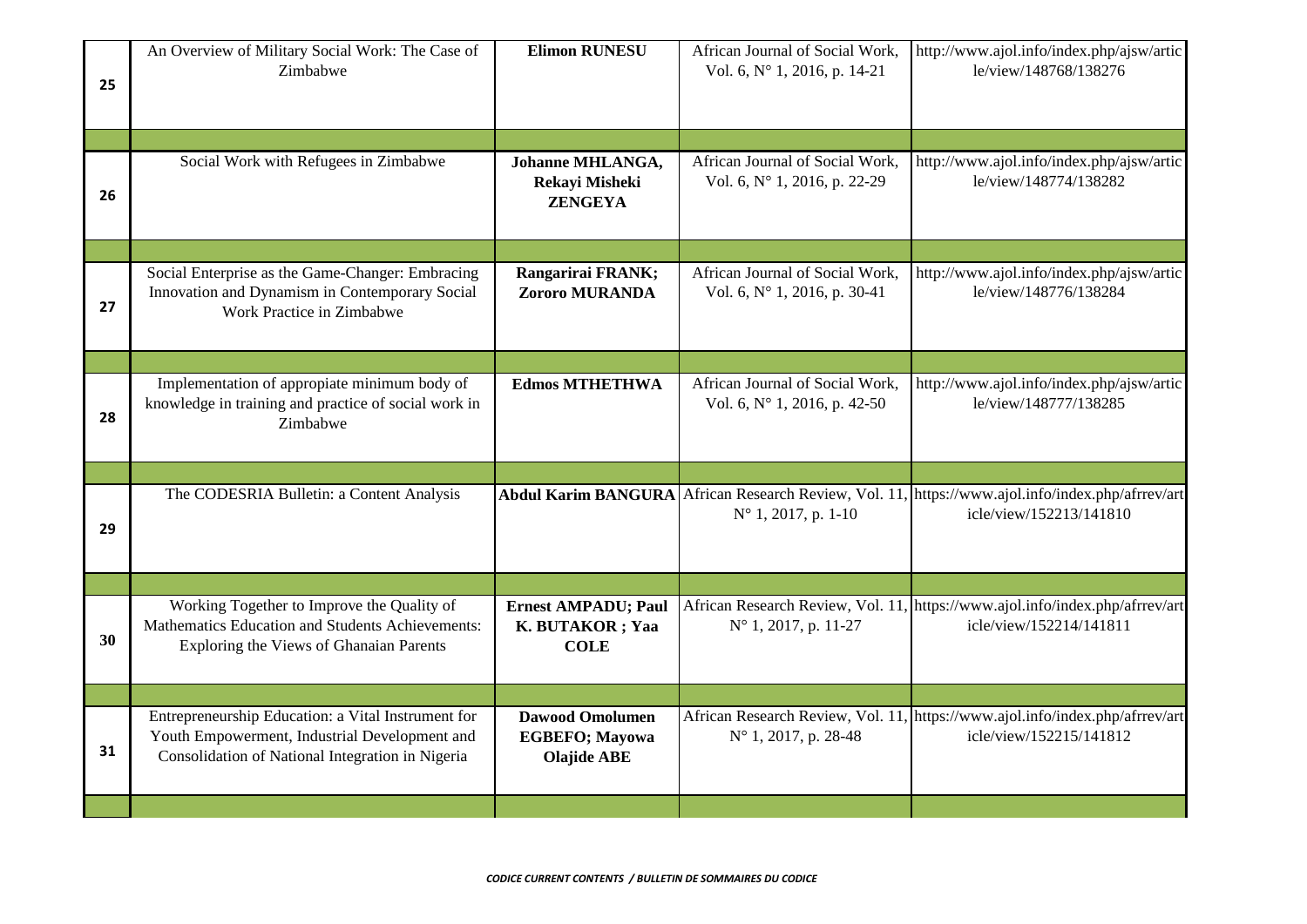| 32 | Material Resources Availability, Parent Subject<br>Perception and School Type as Correlate of Student<br>Performance in Secondary School Yorba Language in<br>Oyo State | J.A. ABIJO; J.O.<br><b>OYEKANMI</b>                                            | N° 1, 2017, p. 49-59   | African Research Review, Vol. 11, https://www.ajol.info/index.php/afrrev/art<br>icle/view/152216/141813                        |
|----|-------------------------------------------------------------------------------------------------------------------------------------------------------------------------|--------------------------------------------------------------------------------|------------------------|--------------------------------------------------------------------------------------------------------------------------------|
|    |                                                                                                                                                                         |                                                                                |                        |                                                                                                                                |
| 33 | Related Party Transactions and Firms Financial<br>Performance                                                                                                           | Asian A. UMOBONG                                                               | N° 1, 2017, p. 60-74   | African Research Review, Vol. 11, https://www.ajol.info/index.php/afrrev/art<br>icle/view/152217/141814                        |
|    |                                                                                                                                                                         |                                                                                |                        |                                                                                                                                |
| 34 | Food Insecurity and Depression among Single Mothers<br>in Kolokuma/Opokuma Local Government Area of<br>Bayelsa State, Nigeria                                           | Endurance UZOBO; J.<br><b>Undutimi DUDAFA;</b><br><b>Stanley Ebitare BOROH</b> | N° 1, 2017, p. 75-87   | African Research Review, Vol. 11, https://www.ajol.info/index.php/afrrev/art<br>icle/view/152218/141815                        |
|    |                                                                                                                                                                         |                                                                                |                        |                                                                                                                                |
| 35 | Corruption and Public Governance: Implication for<br>Customer due Diligence in Africa                                                                                   | Olasupo A.<br><b>MUTIULLAH; Solomon</b><br><b>B. ADEKUNLE</b>                  | N° 1, 2017, p. 88-99   | African Research Review, Vol. 11, https://www.ajol.info/index.php/afrrev/art<br>icle/view/152219/141816                        |
|    |                                                                                                                                                                         |                                                                                |                        |                                                                                                                                |
| 36 | Challenges Facing Customer Patronage of Tourism<br>Destinations in South-South Region of Nigeria                                                                        | <b>AKAHOME</b>                                                                 | N° 1, 2017, p. 100-114 | Paul M. NADUBE; Joy E. African Research Review, Vol. 11, https://www.ajol.info/index.php/afrrev/art<br>icle/view/152221/141818 |
|    |                                                                                                                                                                         |                                                                                |                        |                                                                                                                                |
| 37 | An appraisal of the Utilisation of Social Media for<br>Political Communication in the 2011 Nigerian<br><b>Presidential Election</b>                                     | Nnanyelugo OKORO;<br><b>Tsegyu SANTAS</b>                                      | N° 1, 2017, p. 115-135 | African Research Review, Vol. 11, https://www.ajol.info/index.php/afrrev/art<br>icle/view/152222/141819                        |
|    |                                                                                                                                                                         |                                                                                |                        |                                                                                                                                |
| 38 | The Practices and Challenges of Public Relations<br>within two Ethiopian Towns: Harar and Dire Dawa                                                                     | <b>Chala Teresa</b><br><b>GEREMEW</b>                                          | N° 1, 2017, p. 136-155 | African Research Review, Vol. 11, https://www.ajol.info/index.php/afrrev/art<br>icle/view/152223/141820                        |
|    |                                                                                                                                                                         |                                                                                |                        |                                                                                                                                |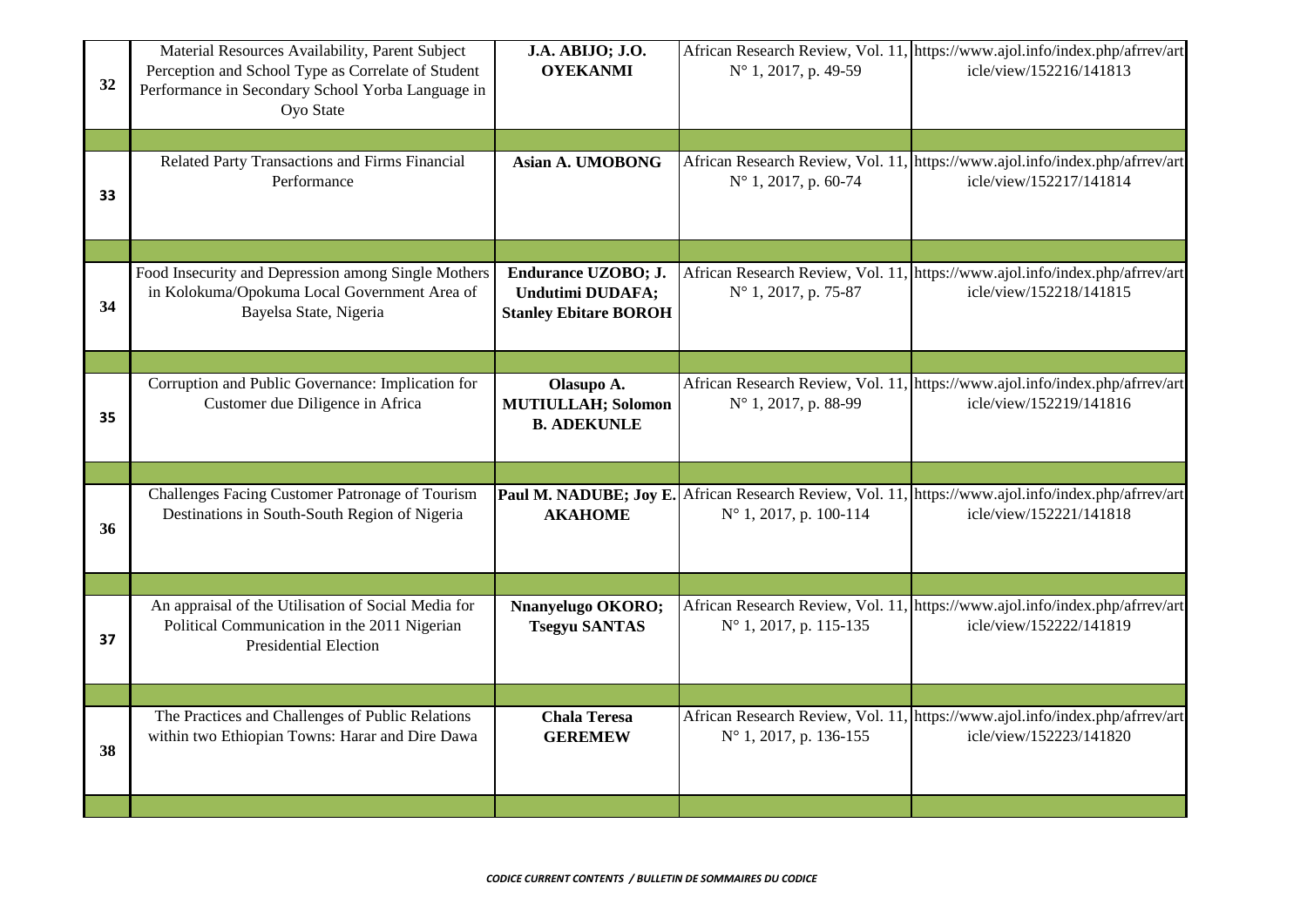| 39 | Symbolic Water Imagery in the Drama of J. P. Clark-<br>Bekederemo                                                         | <b>Omeh Obasi NGWOKE</b>                                                  | N° 1, 2017, p. 156-170           | African Research Review, Vol. 11, https://www.ajol.info/index.php/afrrev/art<br>icle/view/152224/141821                         |
|----|---------------------------------------------------------------------------------------------------------------------------|---------------------------------------------------------------------------|----------------------------------|---------------------------------------------------------------------------------------------------------------------------------|
|    |                                                                                                                           |                                                                           |                                  |                                                                                                                                 |
| 40 | Oil Politics and Violence in Postcolonial Niger Delta<br>Drama                                                            | Oyeh O. OTU;<br><b>Obumneme F. ANASI</b>                                  | $N^{\circ}$ 1, 2017, p. 171-181  | African Research Review, Vol. 11, https://www.ajol.info/index.php/afrrev/art<br>icle/view/152227/141824                         |
|    |                                                                                                                           |                                                                           |                                  |                                                                                                                                 |
| 41 | Exploiter la littérature en classe du Fle: Allah N'est Pas<br>Obligé D'ahmadou Kourouma                                   | <b>Chinwe Jane OKOLO</b>                                                  | N° 1, 2017, p. 182-192           | African Research Review, Vol. 11, https://www.ajol.info/index.php/afrrev/art<br>icle/view/152228/141825                         |
|    |                                                                                                                           |                                                                           |                                  |                                                                                                                                 |
| 42 | A Distinctive aspect of Translation: the Cultural                                                                         | <b>Chidinma OKEOGU</b>                                                    | N° 1, 2017, p. 192-204           | African Research Review, Vol. 11, https://www.ajol.info/index.php/afrrev/art<br>icle/view/152229/141826                         |
|    |                                                                                                                           |                                                                           |                                  |                                                                                                                                 |
| 43 | Potential Future Risk of Cholera due to Climate<br>Change in Northern Nigeria                                             |                                                                           | $N^{\circ}$ 1, 2017, p. 205-2018 | Auwal F. ABDUSSALAM African Research Review, Vol. 11, https://www.ajol.info/index.php/afrrev/art<br>icle/view/152230/141827     |
|    |                                                                                                                           |                                                                           |                                  |                                                                                                                                 |
| 44 | Civic Political Culture, Participatory Governance and<br>Political Development: an X-ray of its Interdependent<br>Context | <b>Kazeem Oyedele</b><br><b>LAMIDI</b>                                    | N° 1, 2017, p. 219-231           | Isiaka Olalekan ARANSI; African Research Review, Vol. 11, https://www.ajol.info/index.php/afrrev/art<br>icle/view/152231/141828 |
|    |                                                                                                                           |                                                                           |                                  |                                                                                                                                 |
| 45 | Ghanaian Perspectives on the Present Day Dynamics of<br>Homosexuality                                                     | Alfred D. DAI-KOSI;<br><b>Lebbaeus ASAMANI;</b><br><b>Buruwaa ADOMAKO</b> | $N^{\circ}$ 5, 2016, p.1-12      | African Research Review, Vol. 10, http://www.ajol.info/index.php/afrrev/arti<br>cle/view/145237/134828                          |
|    |                                                                                                                           |                                                                           |                                  |                                                                                                                                 |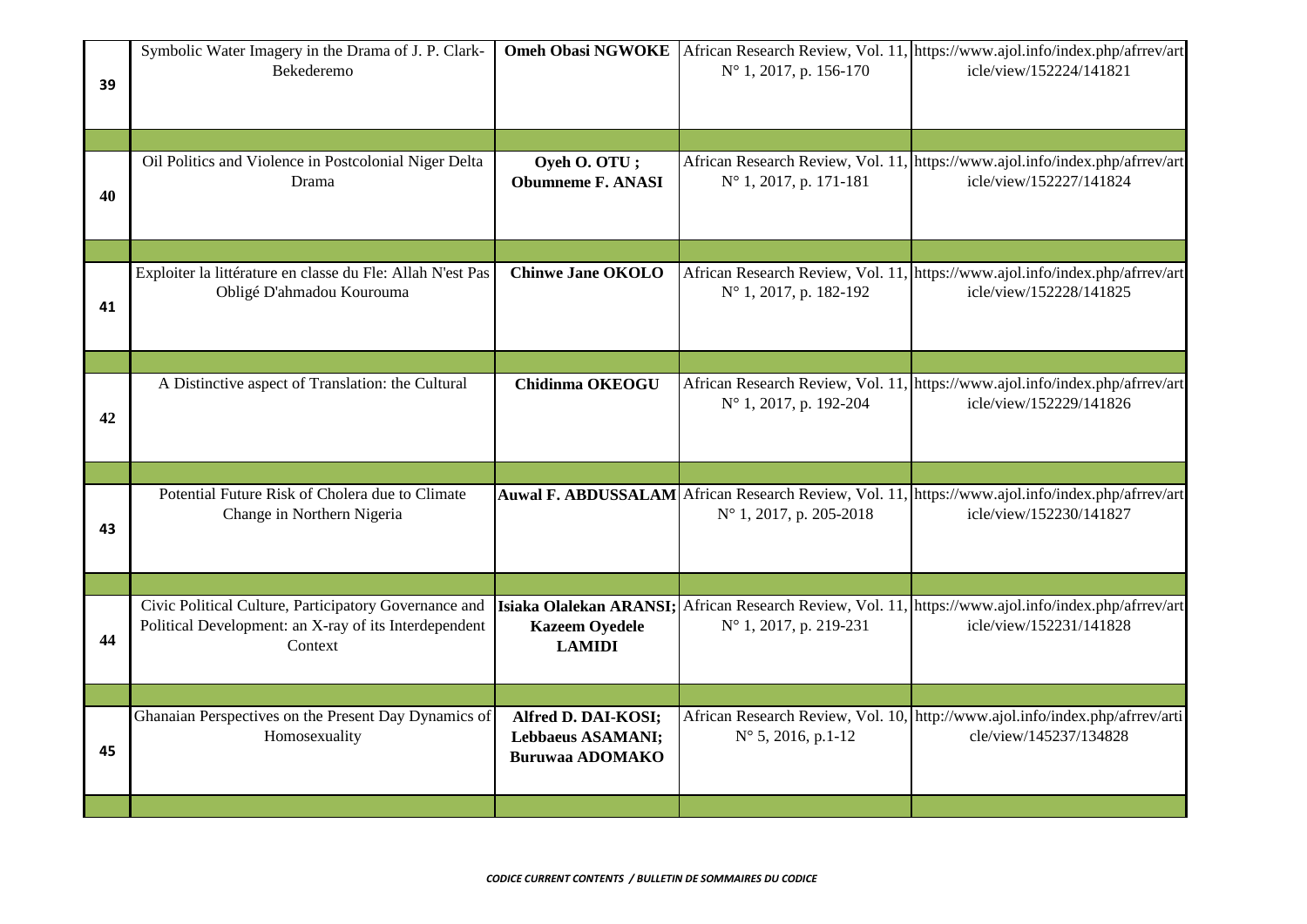|    | Social Media Child in the Age of Endemic Sexuality: a                                                                 | <b>Emmanuel UNEKWU</b>                                          |                                                                     | African Research Review, Vol. 10, http://www.ajol.info/index.php/afrrev/arti                                                 |
|----|-----------------------------------------------------------------------------------------------------------------------|-----------------------------------------------------------------|---------------------------------------------------------------------|------------------------------------------------------------------------------------------------------------------------------|
| 46 | Study of Secondary School Students in Kogi State                                                                      | <b>OJIH; Daniel AGARA;</b><br><b>Ibe BEN ONOJA</b>              | N° 5, 2016, p. 13-29                                                | cle/view/145239/134830                                                                                                       |
|    |                                                                                                                       |                                                                 |                                                                     |                                                                                                                              |
|    |                                                                                                                       |                                                                 |                                                                     |                                                                                                                              |
| 47 | HIV/AIDS in Oyo State, Nigeria: Analysis of Spatial<br>Pattern of Prevalence and Policy Implication for<br>Government | <b>Alexander Ewanole</b><br><b>AIKHOLE</b>                      | $N^{\circ}$ 5, 2016, p.30-51                                        | Felix Irene OSEREMEN; African Research Review, Vol. 10, http://www.ajol.info/index.php/afrrev/arti<br>cle/view/145240/134831 |
|    |                                                                                                                       |                                                                 |                                                                     |                                                                                                                              |
| 48 | Psycho-Cultural Study of the Fulani Herdsmen's<br>"Savagery" in Nigeria: Un coup d'oeil into Possible<br>Solution     | <b>Bankole Isaac</b><br><b>ADESUYAN</b>                         | African Research Review, Vol. 10,<br>$N^{\circ}$ 5, 2016, p.52-63   | http://www.ajol.info/index.php/afrrev/arti<br>cle/view/145241/135051                                                         |
|    |                                                                                                                       |                                                                 |                                                                     |                                                                                                                              |
| 49 | Widowhood Practices of the Gbi Northern Ewe of<br>Ghana: a Curse or Blessing for African Womanhood?                   | Martin Q. AMLOR;<br><b>Xornam Atta OWUSU</b>                    | N° 5, 2016, p.64-83                                                 | African Research Review, Vol. 10, http://www.ajol.info/index.php/afrrev/arti<br>cle/view/145246/134836                       |
|    |                                                                                                                       |                                                                 |                                                                     |                                                                                                                              |
| 50 | Politics of Predation: Food Distribution and Women                                                                    | N. ALLIYU; I.A.<br><b>ADEDEJI</b>                               | N° 5, 2016, p.84-93                                                 | African Research Review, Vol. 10, http://www.ajol.info/index.php/afrrev/arti<br>cle/view/145249/134838                       |
|    |                                                                                                                       |                                                                 |                                                                     |                                                                                                                              |
| 51 | Women's Participation and Gender Issues in Local<br>Governance in Nigeria                                             | <b>Kehinde Olusola</b><br><b>OLAYODE</b>                        | $N^{\circ}$ 5, 2016, p.94-108                                       | African Research Review, Vol. 10, http://www.ajol.info/index.php/afrrev/arti<br>cle/view/145251/134839                       |
|    |                                                                                                                       |                                                                 |                                                                     |                                                                                                                              |
| 52 | United Nations and Multilateralism: Appraising USA's<br>Unilateralism in World Affairs                                | <b>G. S. MMADUABUCHI</b><br>OKEKE; H.<br><b>NNAEMEKA NNUBIA</b> | African Research Review, Vol. 10,<br>$N^{\circ}$ 5, 2016, p.109-125 | http://www.ajol.info/index.php/afrrev/arti<br>cle/view/145253/134841                                                         |
|    |                                                                                                                       |                                                                 |                                                                     |                                                                                                                              |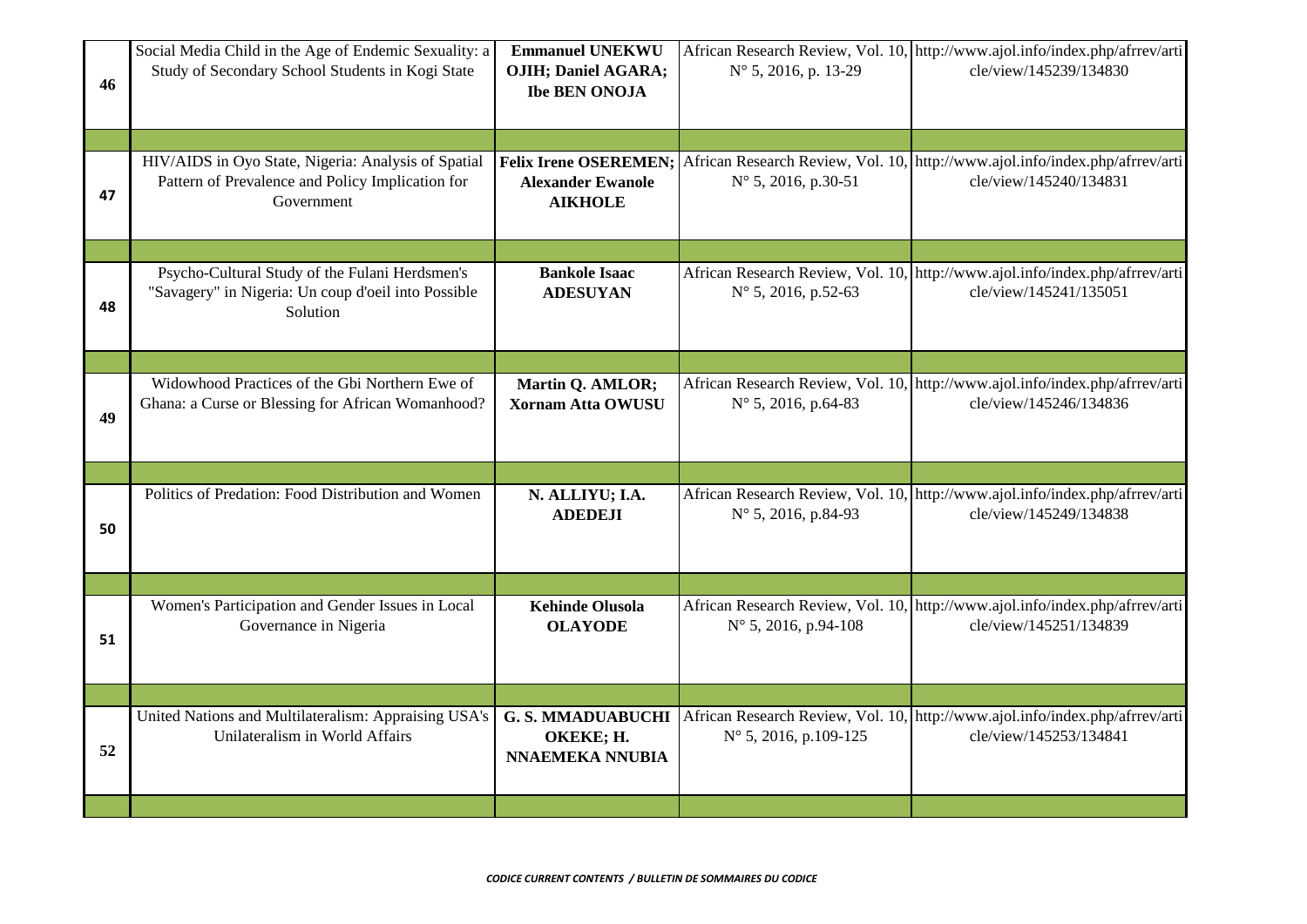| 53 | Transculturalism: a Path to the Integration of the<br>Multilingual/Multi-Ethnic Learners of English as a<br>Second Language in Nigeria                            | Nneka P. UMERA-<br><b>OKEKE</b>                   | $N^{\circ}$ 5, 2016, p.126-136                                                | African Research Review, Vol. 10, http://www.ajol.info/index.php/afrrev/arti<br>cle/view/145257/134843 |
|----|-------------------------------------------------------------------------------------------------------------------------------------------------------------------|---------------------------------------------------|-------------------------------------------------------------------------------|--------------------------------------------------------------------------------------------------------|
|    |                                                                                                                                                                   |                                                   |                                                                               |                                                                                                        |
| 54 | Minority rights and resource-conflict in the poetry of<br>Ibiwari Ikiriko, Nnimmo Bassey and Ogaga Ifowodo                                                        | <b>Obari GOMBA</b>                                | N° 5, 2016, p.137-146                                                         | African Research Review, Vol. 10, http://www.ajol.info/index.php/afrrev/arti<br>cle/view/145257/134843 |
|    |                                                                                                                                                                   |                                                   |                                                                               |                                                                                                        |
| 55 | The Role of Formative Feedback in Promoting Higher<br>Order Thinking Skills in Classrooms: a Theoretical<br>Model                                                 |                                                   | Paul Kwame BUTAKOR African Research Review, Vol. 10,<br>N° 5, 2016, p.147-160 | http://www.ajol.info/index.php/afrrev/arti<br>cle/view/145259/134844                                   |
|    |                                                                                                                                                                   |                                                   |                                                                               |                                                                                                        |
| 56 | Prudence in Public Institutions Management: the<br>Strategic Financial Efficiency Challenge in Nigeria                                                            | Prince Umor C.<br><b>AGUNDU</b>                   | African Research Review, Vol. 10,<br>$N^{\circ}$ 5, 2016, p.161-180           | http://www.ajol.info/index.php/afrrev/arti<br>cle/view/145260/134845                                   |
|    |                                                                                                                                                                   |                                                   |                                                                               |                                                                                                        |
| 57 | A Review on Courtyard Design Criteria in Different<br><b>Climatic Zones</b>                                                                                       | <b>B. MARKUS</b>                                  | N° 5, 2016, p.181-192                                                         | African Research Review, Vol. 10, http://www.ajol.info/index.php/afrrev/arti<br>cle/view/145261/134846 |
|    |                                                                                                                                                                   |                                                   |                                                                               |                                                                                                        |
| 58 | How self-reliance is understood: viewpoints from one<br>local community in Malawi                                                                                 | <b>Martin JAMIESON;</b><br><b>Dudly CHISAKALA</b> | African Research Review, Vol. 10,<br>$N^{\circ}$ 5, 2016, p.193-212           | http://www.ajol.info/index.php/afrrev/arti<br>cle/view/145263/134847                                   |
|    |                                                                                                                                                                   |                                                   |                                                                               |                                                                                                        |
| 59 | The Impact of Monetisation Policy on Public Service: a <b>Idowu M. OGUNKUADE</b> African Research Review, Vol. 10,<br>Case Study of Nigerian Copyright Commission |                                                   | $N^{\circ}$ 5, 2016, p.213-229                                                | http://www.ajol.info/index.php/afrrev/arti<br>cle/view/145264/134848                                   |
|    |                                                                                                                                                                   |                                                   |                                                                               |                                                                                                        |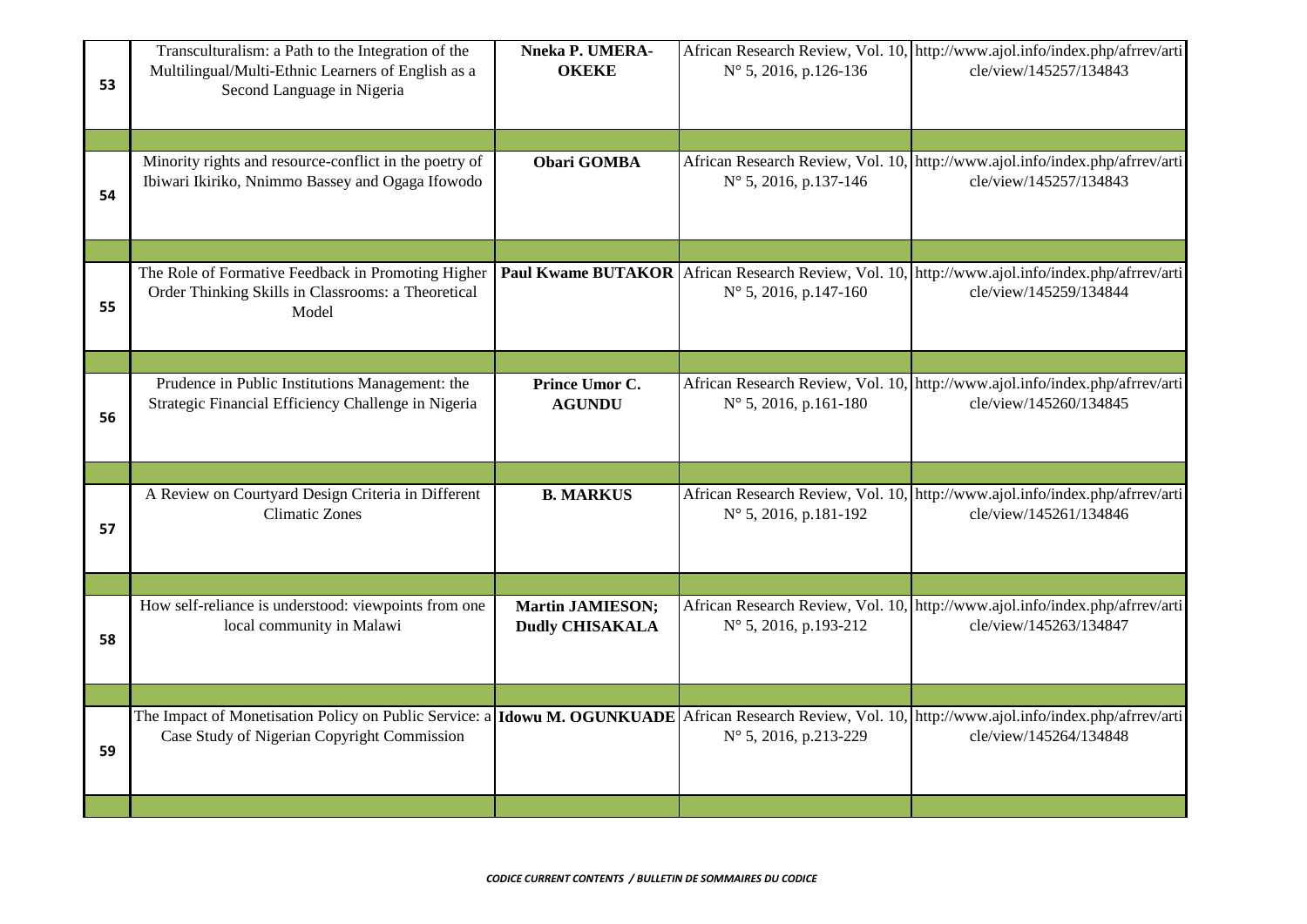| 60 | Tolérance libérale et délibération : l'apport de la<br>neutralité scientifique                                                           | <b>Marc-Kevin DAOUST</b>                                                        | Les ateliers de l'éthique, Vol. 11,<br>N°.1, Hivers 2016, p. 4-28    | http://www.erudit.org/fr/revues/ateliers/2<br>016-v11-n1-ateliers02858/ |
|----|------------------------------------------------------------------------------------------------------------------------------------------|---------------------------------------------------------------------------------|----------------------------------------------------------------------|-------------------------------------------------------------------------|
|    |                                                                                                                                          |                                                                                 |                                                                      |                                                                         |
| 61 | Schizophrenia and the Virtues of Self-Effacement                                                                                         | <b>Paul BARRY</b>                                                               | Les ateliers de l'éthique, Vol. 11,<br>N°.1, Hivers 2016, p. 29-48   | http://www.erudit.org/fr/revues/ateliers/2<br>016-v11-n1-ateliers02858/ |
|    |                                                                                                                                          |                                                                                 |                                                                      |                                                                         |
| 62 | Les échelles de l'éthique. La philosophie politique et la<br>ville: introduction                                                         | <b>Patrick TURMEL;</b><br><b>François BOUCHER;</b><br><b>Marie-Noëlle CARRE</b> | Les ateliers de l'éthique, Vol. 11,<br>N°.1, Hivers 2016, p. 49-54   | http://www.erudit.org/fr/revues/ateliers/2<br>016-v11-n1-ateliers02858/ |
|    |                                                                                                                                          |                                                                                 |                                                                      |                                                                         |
| 63 | Le multiculturalisme dans la ville : aménagement de<br>l'espace urbain et intégration sociale                                            | <b>François BOUCHER</b>                                                         | Les ateliers de l'éthique, Vol. 11,<br>N°.1, Hivers 2016, p. 55-79   | http://www.erudit.org/fr/revues/ateliers/2<br>016-v11-n1-ateliers02858/ |
|    |                                                                                                                                          |                                                                                 |                                                                      |                                                                         |
| 64 | Y a-t-il une démocratie participative à Montréal? Entre<br>gouvernance métropolitaine, gestion de proximité et<br>démocratie radicale    | <b>Jonathan Durand</b><br><b>FOLCO</b>                                          | Les ateliers de l'éthique, Vol. 11,<br>N°.1, Hivers 2016, p. 80-100  | http://www.erudit.org/fr/revues/ateliers/2<br>016-v11-n1-ateliers02858/ |
|    |                                                                                                                                          |                                                                                 |                                                                      |                                                                         |
| 65 | Dépôts de déchets métropolitains et justice<br>environnementale                                                                          | Marie-Noëlle CARRE                                                              | Les ateliers de l'éthique, Vol. 11,<br>N°.1, Hivers 2016, p. 101-122 | http://www.erudit.org/fr/revues/ateliers/2<br>016-v11-n1-ateliers02858/ |
|    |                                                                                                                                          |                                                                                 |                                                                      |                                                                         |
| 66 | Éthiques et philosophies politiques du care, du soin et<br>de la sollicitude. Perspectives ricoeuriennes et<br>féministes : Introduction | <b>Marjolaine DESCHENES</b>                                                     | Les ateliers de l'éthique, Vol. 10,<br>N° 3, Automne 2015, p. 4-12   | http://www.erudit.org/fr/revues/ateliers/2<br>015-v10-n3-ateliers02685/ |
|    |                                                                                                                                          |                                                                                 |                                                                      |                                                                         |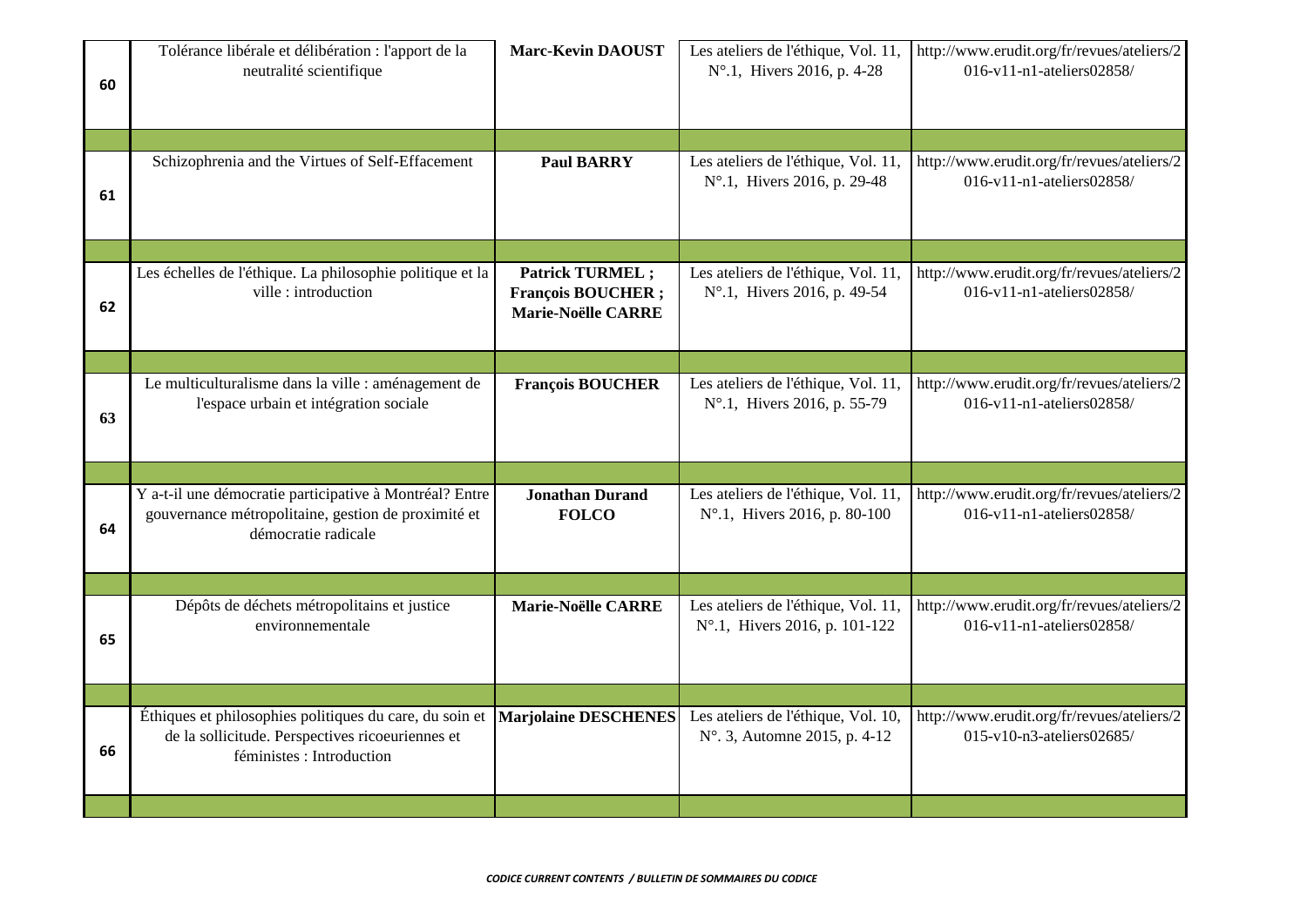| 67 | La sagesse pratique face aux tensions des éthiques du<br>care                                                                               | <b>Alain LOUTE</b>    | Les ateliers de l'éthique, Vol. 10,<br>N° 3, Automne 2015, p. 13-28   | http://www.erudit.org/fr/revues/ateliers/2<br>015-v10-n3-ateliers02685/ |
|----|---------------------------------------------------------------------------------------------------------------------------------------------|-----------------------|-----------------------------------------------------------------------|-------------------------------------------------------------------------|
|    |                                                                                                                                             |                       |                                                                       |                                                                         |
| 68 | Depending on Practice: Paul Ricoeur and the Ethics of<br>Care                                                                               | <b>Eoin CARNEY</b>    | Les ateliers de l'éthique, Vol. 10,<br>N° 3, Automne 2015, p. 29-48   | http://www.erudit.org/fr/revues/ateliers/2<br>015-v10-n3-ateliers02685/ |
|    |                                                                                                                                             |                       |                                                                       |                                                                         |
| 69 | Who Cares? Care and the Ethical Self                                                                                                        | <b>Monique LANOIX</b> | Les ateliers de l'éthique, Vol. 10,<br>N°. 3, Automne 2015, p. 49-65  | http://www.erudit.org/fr/revues/ateliers/2<br>015-v10-n3-ateliers02685/ |
|    |                                                                                                                                             |                       |                                                                       |                                                                         |
| 70 | Diagnostiquer le discours sur le care comme symptôme Marjolaine DESCHENES<br>d'une culture désenchantée                                     |                       | Les ateliers de l'éthique, Vol. 10,<br>N° 3, Automne 2015, p. 66-100  | http://www.erudit.org/fr/revues/ateliers/2<br>015-v10-n3-ateliers02685/ |
|    |                                                                                                                                             |                       |                                                                       |                                                                         |
| 71 | Imaginer plus pour agir mieux. L'imagination en morale <b>Jean-Philippe PIERRON</b><br>chez Carol Gilligan, Martha Nussbaum et Paul Ricoeur |                       | Les ateliers de l'éthique, Vol. 10,<br>N° 3, Automne 2015, p. 101-121 | http://www.erudit.org/fr/revues/ateliers/2<br>015-v10-n3-ateliers02685/ |
|    |                                                                                                                                             |                       |                                                                       |                                                                         |
| 72 | L'universel et l'éthique du care en traduction                                                                                              | <b>Damien TISSOT</b>  | Les ateliers de l'éthique, Vol. 10,<br>N° 3, Automne 2015, p. 122-148 | http://www.erudit.org/fr/revues/ateliers/2<br>015-v10-n3-ateliers02685/ |
|    |                                                                                                                                             |                       |                                                                       |                                                                         |
| 73 | L'éthique narrative selon Paul Ricoeur : une passerelle<br>entre l'éthique spinoziste et les éthiques du care                               | Éric DELASSUS         | Les ateliers de l'éthique, Vol. 10,<br>N° 3, Automne 2015, p. 149-167 | http://www.erudit.org/fr/revues/ateliers/2<br>015-v10-n3-ateliers02685/ |
|    |                                                                                                                                             |                       |                                                                       |                                                                         |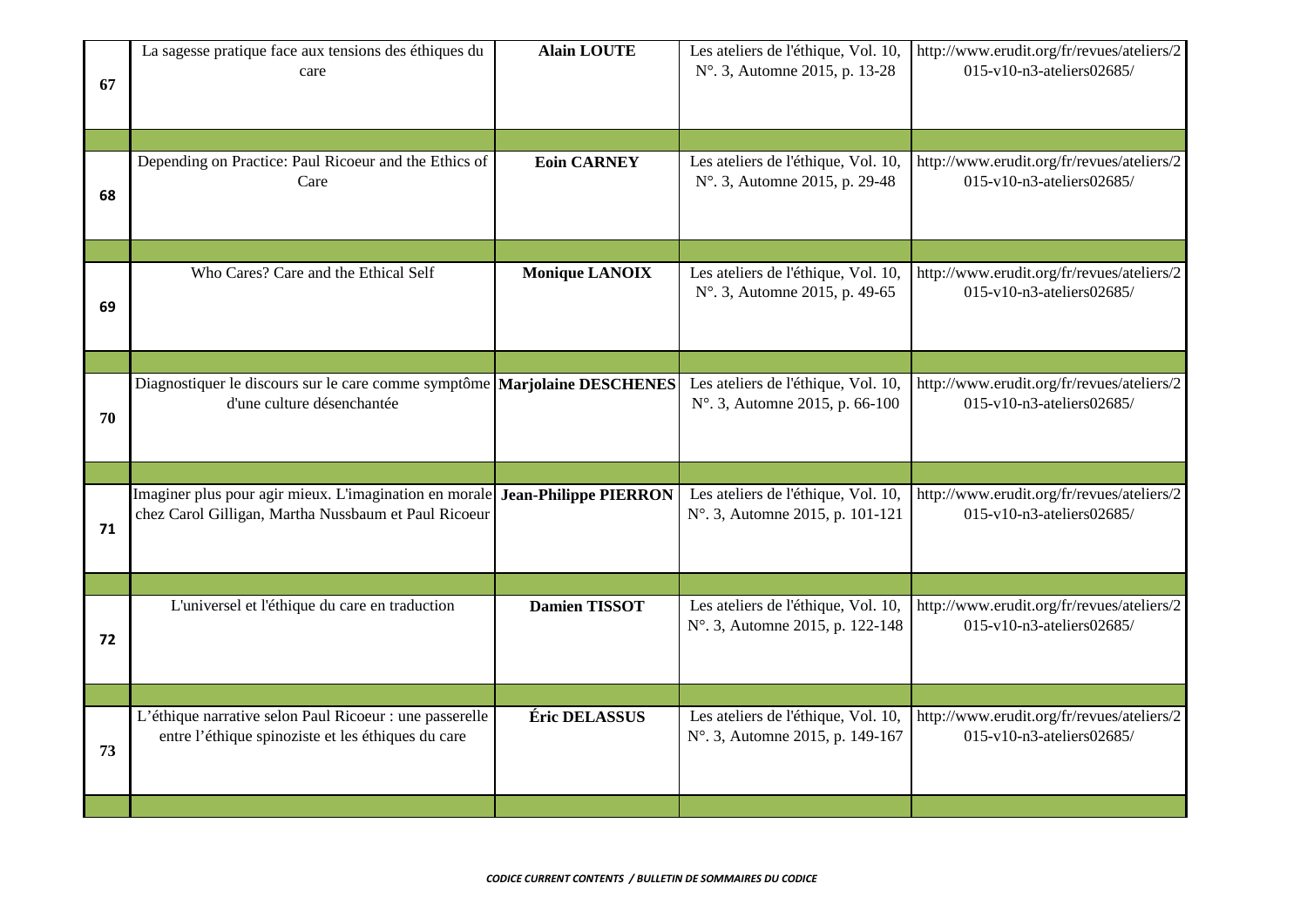| 74 | L'enquête Information et vie quotidienne 2011 parmi<br>les dispositifs nationaux et internationaux de mesure<br>des compétences des adultes                                                   | <b>Louis André VALLET</b>                                                                                                                  | Economie et statistique, N° 490,<br>2016, p. 5-15                   | http://www.persee.fr/issue/estat_0336-<br>1454_2016_num_490_1 |
|----|-----------------------------------------------------------------------------------------------------------------------------------------------------------------------------------------------|--------------------------------------------------------------------------------------------------------------------------------------------|---------------------------------------------------------------------|---------------------------------------------------------------|
|    |                                                                                                                                                                                               |                                                                                                                                            |                                                                     |                                                               |
| 75 | Compétences à l'écrit des adultes et événements<br>marquants de l'enfance : le traitement de l'enquête<br>Information et vie quotidienne à l'aide des méthodes de<br>la statistique textuelle | Élodie Baril; France<br><b>GUERIN-PACE</b>                                                                                                 | Economie et statistique, N° 490,<br>2016, p. 17-36                  | http://www.persee.fr/issue/estat_0336-<br>1454_2016_num_490_1 |
|    |                                                                                                                                                                                               |                                                                                                                                            |                                                                     |                                                               |
| 76 | Les difficultés des adultes face à l'écrit : l'apport de<br>l'épreuve de production écrite de l'enquête Information<br>et vie quotidienne                                                     | <b>Carole BLONDEL;</b><br><b>Catherine BRISSAUD;</b><br><b>Jeanne CONSEIL</b> ; Jean<br><b>Pierre JEANTHEAU ;</b><br><b>Clara MORTAMET</b> | Economie et statistique, N° 490,<br>2016, p. 37-60                  | http://www.persee.fr/issue/estat_0336-<br>1454_2016_num_490_1 |
|    |                                                                                                                                                                                               |                                                                                                                                            |                                                                     |                                                               |
| 77 | L'évolution des compétences des adultes : effet "<br>génération " et effet " cycle de vie "                                                                                                   | <b>Fabrice MURAT;</b><br><b>Thierry ROCHER</b>                                                                                             | Economie et statistique, N° 490,<br>2016, p. 61-83                  | http://www.persee.fr/issue/estat_0336-<br>1454_2016_num_490_1 |
|    |                                                                                                                                                                                               |                                                                                                                                            |                                                                     |                                                               |
| 78 | Mesurer les compétences à l'écrit et à l'oral des<br>nouveaux migrants                                                                                                                        | Virginie JOURDAN;<br><b>Gérane LE QUENTREC</b><br><b>CREVEN</b> ; Alice<br><b>MAINGUENE</b>                                                | Economie et statistique, N° 490,<br>2016, p. 85-111                 | http://www.persee.fr/issue/estat_0336-<br>1454_2016_num_490_1 |
|    |                                                                                                                                                                                               |                                                                                                                                            |                                                                     |                                                               |
| 79 | L'homoparentalité et la transparentalité au prisme des<br>sciences sociales : révolution ou pluralisation des<br>formes de parenté ?                                                          | <b>Martine GROSS</b> ; Marie-<br><b>France BUREAU</b>                                                                                      | Enfances, Familles, Générations,<br>N° 23, Automne 2015, p.i-xxxvii | https://www.erudit.org/fr/revues/efg/2015-<br>n23-efg02283/   |
|    |                                                                                                                                                                                               |                                                                                                                                            |                                                                     |                                                               |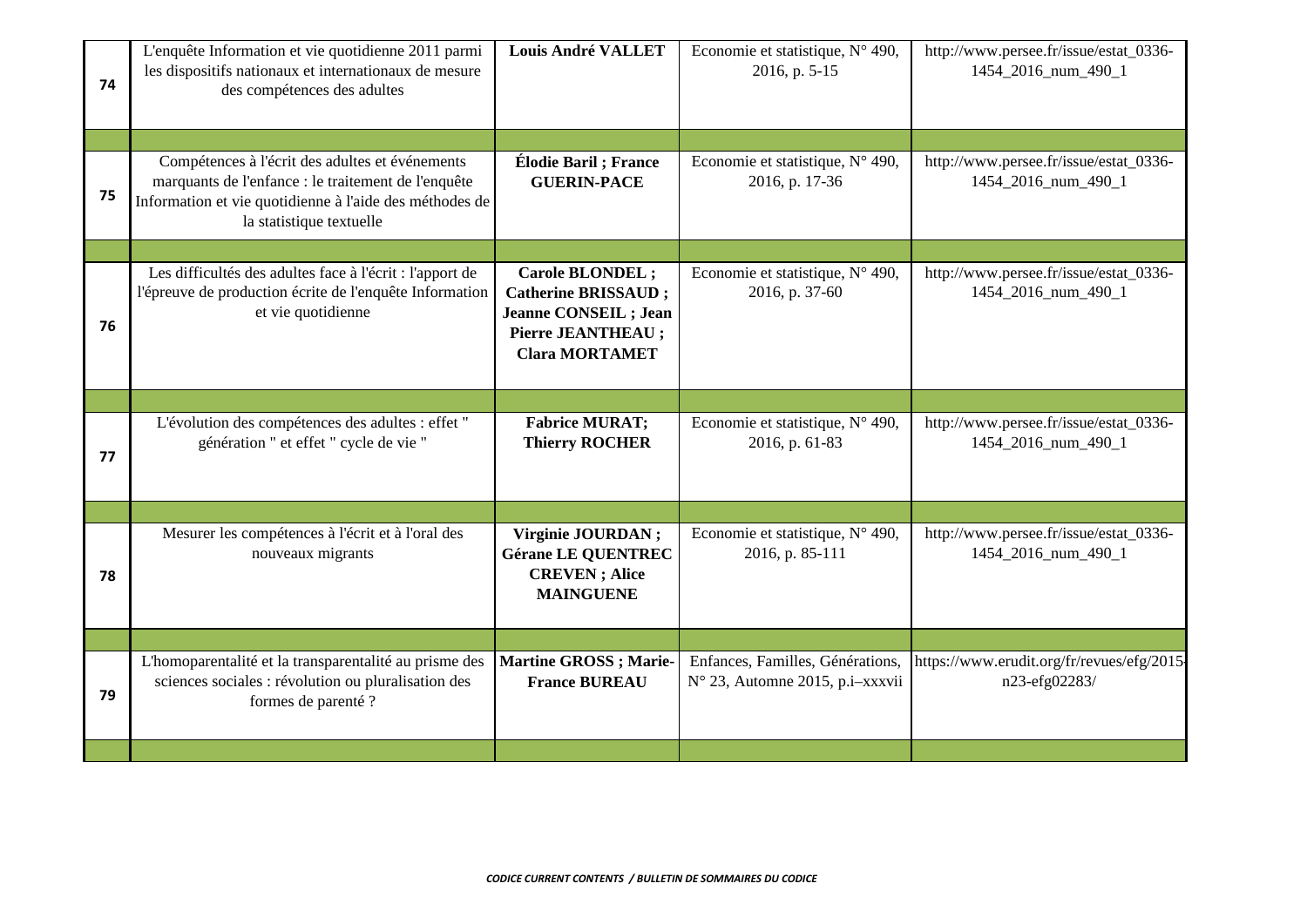| 80 | La chimère de " la théorie du genre " : Ou comment le<br>débat autour de la loi française du 17 mai 2013 ouvrant<br>le mariage aux couples de personnes de même sexe<br>dévoile les mécanismes d'un système de genre | <b>Laurence MOLINER</b>                     | Enfances, Familles, Générations,<br>$N^{\circ}$ 23, Automne 2015, p.1-17   | https://www.erudit.org/fr/revues/efg/2015-<br>n23-efg02283/ |
|----|----------------------------------------------------------------------------------------------------------------------------------------------------------------------------------------------------------------------|---------------------------------------------|----------------------------------------------------------------------------|-------------------------------------------------------------|
|    |                                                                                                                                                                                                                      |                                             |                                                                            |                                                             |
| 81 | L'ambivalence de la transmission des normes du genre<br>par les mères lesbiennes : de la critique des stéréotypes<br>à leur reproduction " pour le bien de l'enfant "                                                | <b>Camille FRÉMONT</b>                      | Enfances, Familles, Générations,<br>N° 23, Automne 2015, p.18-33           | https://www.erudit.org/fr/revues/efg/2015-<br>n23-efg02283/ |
|    |                                                                                                                                                                                                                      |                                             |                                                                            |                                                             |
| 82 | Analyse du fonctionnement psychique d'enfants<br>grandissant avec un couple de femmes                                                                                                                                | Émilie MOGET; Susann<br><b>HEENEN-WOLFF</b> | Enfances, Familles, Générations,<br>N° 23, Automne 2015, p.34-51           | https://www.erudit.org/fr/revues/efg/2015-<br>n23-efg02283/ |
|    |                                                                                                                                                                                                                      |                                             |                                                                            |                                                             |
| 83 | Je leur dis que j'ai deux mamans ? : carrières de (non-<br>) publicisation de l'homoparentalité à l'école en France                                                                                                  | <b>Alice OLIVIER</b>                        | Enfances, Familles, Générations,<br>N° 23, Automne 2015, p.52-70           | https://www.erudit.org/fr/revues/efg/2015-<br>n23-efg02283/ |
|    |                                                                                                                                                                                                                      |                                             |                                                                            |                                                             |
| 84 | Les atermoiements du droit français dans la<br>reconnaissance des familles formées par des couples de<br>femmes                                                                                                      | <b>Laurence BRUNET</b>                      | Enfances, Familles, Générations,<br>N° 23, Automne 2015, p.71-89           | https://www.erudit.org/fr/revues/efg/2015-<br>n23-efg02283/ |
|    |                                                                                                                                                                                                                      |                                             |                                                                            |                                                             |
| 85 | Incidences de la composante biogénétique dans la<br>reconnaissance de la filiation monosexuée en Espagne                                                                                                             | <b>Marta ROCA I ESCODA</b>                  | Enfances, Familles, Générations,<br>$N^{\circ}$ 23, Automne 2015, p.90-107 | https://www.erudit.org/fr/revues/efg/2015-<br>n23-efg02283/ |
|    |                                                                                                                                                                                                                      |                                             |                                                                            |                                                             |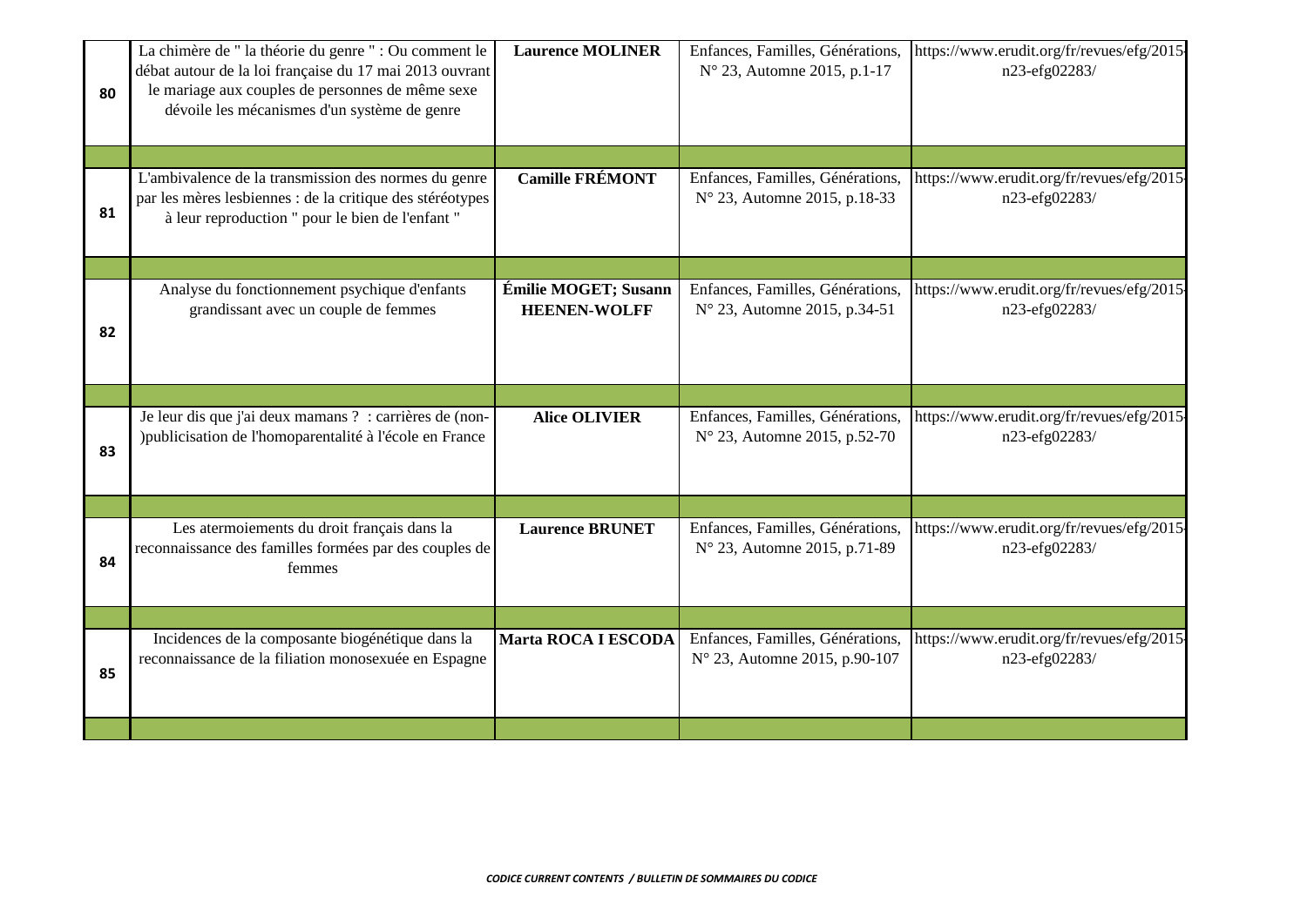| 86 | L'interdiction de discriminer les personnes trans* dans<br>la Charte des droits et libertés de la personne : Pour son<br>amélioration par l'ajout de l'" identité de genre " et de<br>l'" expression de genre " à la liste des motifs de<br>distinction illicites | <b>Jean-Sébastien SAUVE</b>                                           | Enfances, Familles, Générations,<br>N° 23, Automne 2015, p.108-126 | https://www.erudit.org/fr/revues/efg/2015-<br>n23-efg02283/                                      |
|----|-------------------------------------------------------------------------------------------------------------------------------------------------------------------------------------------------------------------------------------------------------------------|-----------------------------------------------------------------------|--------------------------------------------------------------------|--------------------------------------------------------------------------------------------------|
|    |                                                                                                                                                                                                                                                                   |                                                                       |                                                                    |                                                                                                  |
| 87 | " J'ai aidé deux femmes à fonder leur famille " : le don<br>de gamètes entre particuliers en contexte québécois                                                                                                                                                   | <b>Isabel COTE</b> ; Francine<br>DE MONTIGNY ; Kévin<br><b>LAVOIE</b> | Enfances, Familles, Générations,<br>N° 23, Automne 2015, p.127-147 | https://www.erudit.org/fr/revues/efg/2015-<br>n23-efg02283/                                      |
|    |                                                                                                                                                                                                                                                                   |                                                                       |                                                                    |                                                                                                  |
| 88 | Transparentalité : vécus sensibles de parents et<br>d'enfants (France, Québec)                                                                                                                                                                                    | <b>Corinne FORTIER</b>                                                | Enfances, Familles, Générations,<br>N° 23, Automne 2015, p.148-164 | https://www.erudit.org/fr/revues/efg/2015-<br>n23-efg02283/                                      |
|    |                                                                                                                                                                                                                                                                   |                                                                       |                                                                    |                                                                                                  |
| 89 | La gestion médicale de la parenté trans en France                                                                                                                                                                                                                 | <b>Laurence HERAULT</b>                                               | Enfances, Familles, Générations,<br>N° 23, Automne 2015, p.165-184 | https://www.erudit.org/fr/revues/efg/2015-<br>n23-efg02283/                                      |
|    |                                                                                                                                                                                                                                                                   |                                                                       |                                                                    |                                                                                                  |
| 90 | Endettement et création de valeur : une<br>Expérimentation sur les données des entreprises<br>françaises ayant des filiales en Afrique Centrale                                                                                                                   | <b>Francis MAPOUKA</b><br><b>MBOUNGOU</b>                             | Revue de gestion et d'économie,<br>Vol. 4, N° 3 2016, p. 230-246   | http://revues.imist.ma/?journal=jbe&page<br>=article&op=view&path%5B%5D=7601<br>&path%5B%5D=4329 |
|    |                                                                                                                                                                                                                                                                   |                                                                       |                                                                    |                                                                                                  |
| 91 | La Responsabilité globale des entreprises: cas du site<br>Benguérir de l'Office Chérifien de Phosphates (OCP)                                                                                                                                                     | <b>Noureddine</b><br><b>ABDELBAKI; Rachid</b><br><b>ZAMMAR</b>        | Revue de gestion et d'économie,<br>Vol. 4, Nº 3 2016, p. 247-60    | http://revues.imist.ma/?journal=jbe&page<br>=article&op=view&path%5B%5D=7602<br>&path%5B%5D=4330 |
|    |                                                                                                                                                                                                                                                                   |                                                                       |                                                                    |                                                                                                  |
| 92 | L'écotourisme comme pratique managériale au service<br>de la compétitivité dans le secteur touristique; cas de la<br>destination d'Agadir et du Souss Massa                                                                                                       | Nassiba GOUSAID; Aziz<br><b>SAIR</b>                                  | Revue de gestion et d'économie,<br>Vol. 4, N° 3 2016, p. 261-275   | http://revues.imist.ma/?journal=jbe&page<br>=article&op=view&path%5B%5D=7603<br>&path%5B%5D=4331 |
|    |                                                                                                                                                                                                                                                                   |                                                                       |                                                                    |                                                                                                  |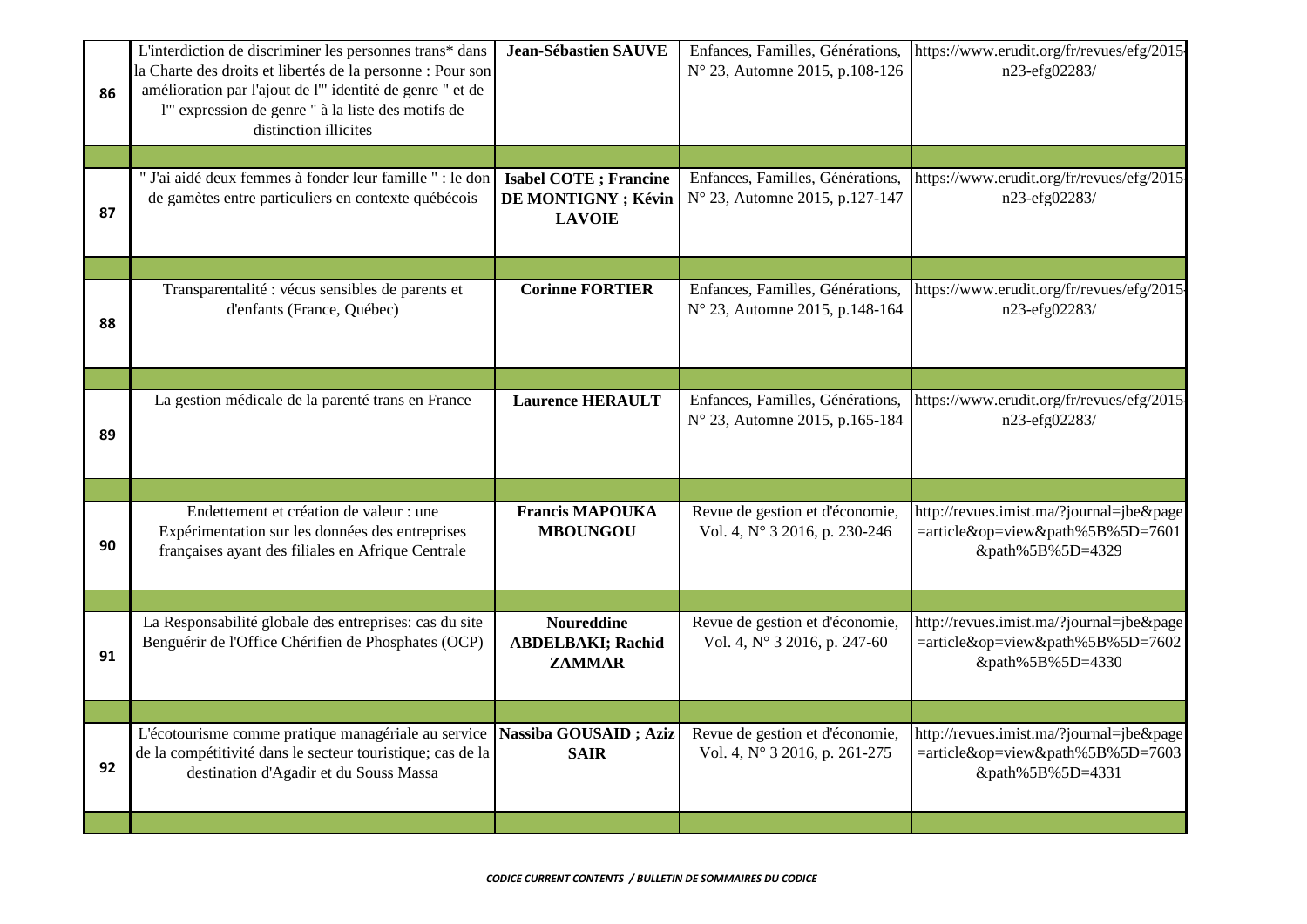| 93 | Management commercial, marketing et TIC dans les<br>coopératives laitières de transformation au Maroc    | <b>Hicham ATTOUCH;</b><br><b>Adam TALAY</b>                       | Revue de gestion et d'économie,<br>Vol. 4, N° 3 2016, p. 276-281 | http://revues.imist.ma/?journal=jbe&page<br>=article&op=view&path%5B%5D=7604<br>&path%5B%5D=4332  |
|----|----------------------------------------------------------------------------------------------------------|-------------------------------------------------------------------|------------------------------------------------------------------|---------------------------------------------------------------------------------------------------|
|    |                                                                                                          |                                                                   |                                                                  |                                                                                                   |
| 94 | Gouvernance d'entreprise et éthique : quel lien ?                                                        | Abdelkbir ELOUIDANI;<br><b>Jamila OUBIHI</b>                      | Revue de gestion et d'économie,<br>Vol. 4, N° 3 2016, p. 282-291 | http://revues.imist.ma/?journal=jbe&page<br>=article&op=view&path%5B%5D=7605<br>&path%5B%5D=4333  |
|    |                                                                                                          |                                                                   |                                                                  |                                                                                                   |
| 95 | Crowdfunding et Financement de l'Entrepreuneuriat                                                        | Med Amine KORCHI &<br><b>Hafid BARKA</b>                          | Revue de gestion et d'économie,<br>Vol. 4, N° 3 2016, p. 292-304 | http://revues.imist.ma/?journal=jbe&page<br>=article&op=view&path%5B%5D=7607<br>&path%5B%5D=4334  |
|    |                                                                                                          |                                                                   |                                                                  |                                                                                                   |
| 96 | Impact des banques participatives sur le financement<br>des PME : Cas du Maroc                           | A. SALAHDDINE; A.<br><b>HACHIMI</b>                               | Revue de gestion et d'économie,<br>Vol. 4, N° 3 2016, p. 305-318 | http://revues.imist.ma/?journal=jbe&page<br>=article&op=view&path%5B%5D=7608<br>&path%5B%5D=4335  |
|    |                                                                                                          |                                                                   |                                                                  |                                                                                                   |
| 97 | Impact de la structure du marché sur la performance de<br>l'industrie de la téléphonie mobile au Maghreb | Ahmed AIT BARI ;<br><b>Lahoucine ASLLAM</b>                       | Revue Economie, Gestion et<br>Société, N° 8, 2016, 20 p.         | http://revues.imist.ma/?journal=REGS&p<br>age=article&op=view&path%5B%5D=7<br>357&path%5B%5D=4264 |
|    |                                                                                                          |                                                                   |                                                                  |                                                                                                   |
| 98 | Productivité et innovation dans l'industrie chimique<br>marocaine (2002-2013)                            | <b>Mohamed</b><br><b>BENABDELKADER</b>                            | Revue Economie, Gestion et<br>Société, N° 8, 2016, 16 p.         | http://revues.imist.ma/?journal=REGS&p<br>age=article&op=view&path%5B%5D=7<br>359&path%5B%5D=4265 |
|    |                                                                                                          |                                                                   |                                                                  |                                                                                                   |
| 99 | Une culture japonaise et une intelligence émotionnelle<br>pour un enseignement- apprentissage améliore   | <b>Mohamed Zouhaier</b><br><b>SOLTANI</b> ; Smida<br><b>ELYES</b> | Revue Economie, Gestion et<br>Société, N° 8, 2016, 12 p.         | http://revues.imist.ma/?journal=REGS&p<br>age=article&op=view&path%5B%5D=7<br>360&path%5B%5D=4266 |
|    |                                                                                                          |                                                                   |                                                                  |                                                                                                   |